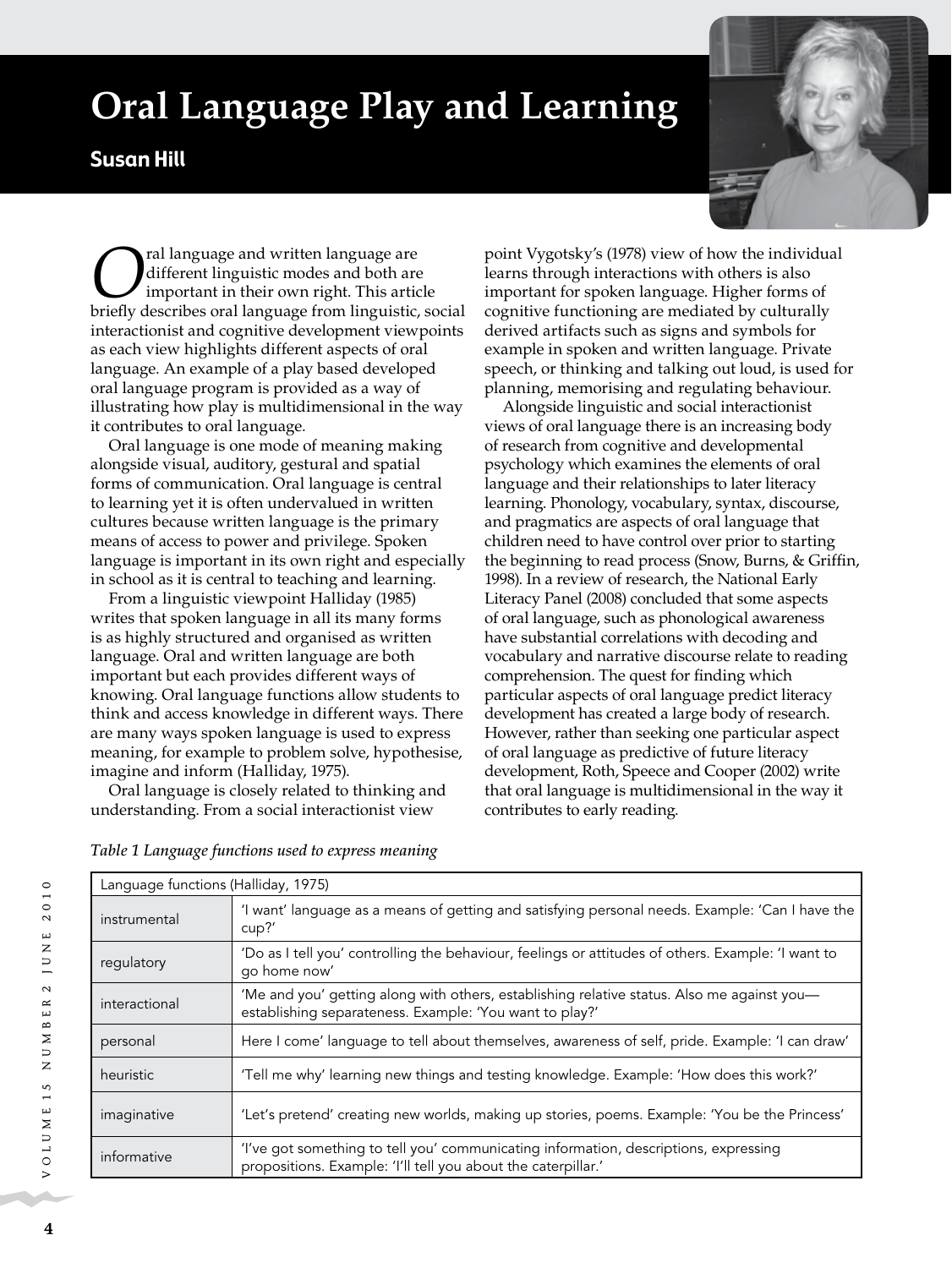Most teachers agree that children's oral language is important for learning and with increasingly diverse groups of children attending school, oral language has become a focus for teaching. The following section reports on how teachers in a school with children from different cultural groups decided to develop an intensive oral language intervention program designed to develop oral language structures, phonology and vocabulary in rich play contexts.

## **Play-based oral language**

The teachers decided that a play-based program would be a developmentally appropriate and intrinsically motivating approach for children in order to experiment with oral language and get immediate feedback. Play-based activities also involved sustained symbolic thinking, use of narrative and the use of oral language to inform, hypothesise and imagine. It was thought that the use of language in context would lead to purposeful talk, allow for the development of vocabulary in rich contexts and this was to be supported by authentic and relevant picture books. Oral language development in context rather than a series of isolated vocabulary, grammar and phonological awareness drills, was thought to produce more robust oral language development.

The teachers created fifteen themed play boxes with sets of levelled questions for teachers/adults to use to stimulate children's oral language. The children's language could then be extended by the adults when appropriate. Each box contained books both fiction and non-fiction based around each theme together with materials/resources related to the theme. Oral language development was facilitated through structured and pretend play-based scenarios, and the teachers extended children's language using levels of questioning (Blank, Rose & Berlin, 1978). The levelled questions, from concrete to abstract, ranged from questions that encouraged children to:

- 1. Describe things
- 1. Describe and analyse
- 2. Retell and sequence
- 3. Go beyond the here and now.

To provide further demonstrations of language vocabulary and models of different sentence structures the fiction and non-fiction books were read aloud. There were four junior primary classes participating in the program and the students were in mixed groups according to age/grade/oral language skills.

The use of narrative was encouraged in each play session with adults assisting students to formulate stories based around their play experiences. The adults worked with students to develop their use

of narrative language features. They began with describing, analysing, retelling sequences of events and then moving to problem solving and imagining which incorporated narrative features similar to many picture books in school. This essentially built on children's oral language skills, presenting them with different syntactic structures to everyday oral language and worked to scaffold children's learning for early writing and reading. The teachers photographed the play sessions and then students dictated their stories which were recorded onto PowerPoint slides which were then replayed for the children to read. This language experience procedure enabled children to contemplate how spoken language can be represented in written form.

The children were assessed before and after the play based oral language program using a range of oral language assessment tools, including phonological awareness, syntax and grammar, vocabulary and reading level.

### **The questions used to extend language and for oral language models**

The teachers developed a range of oral language questions to encourage children's responses and to provide models of different oral language structures. The questions were designed to extend children's oral language and moved from simple to more complex use of language. For example, in the play box that was set up as a doctor's surgery the following question were used:

#### *Levels of questions to promote children's oral language*

#### **1. Describe things**

- Simple here and now: matching, identifying, labelling
	- Show me a bandage
	- $\blacksquare$  What is this called?

#### **2. Describe and analyse**

- What is seen, heard, touched
	- What do you use a stethoscope for?
	- $\blacksquare$  What would you use to fix a broken bone?

#### **3. Retelling**

- Sequencing, predicting, excluding
	- $\blacksquare$  Tell me what the doctor might say to their patients
	- What is something that would not happen in a surgery?

#### **4. Beyond the here and now**

- Cause and effect, inferencing, problem solving, imagining
	- Why does a surgery have to be kept clean?
	- $\blacksquare$  What happens if the doctor is sick?